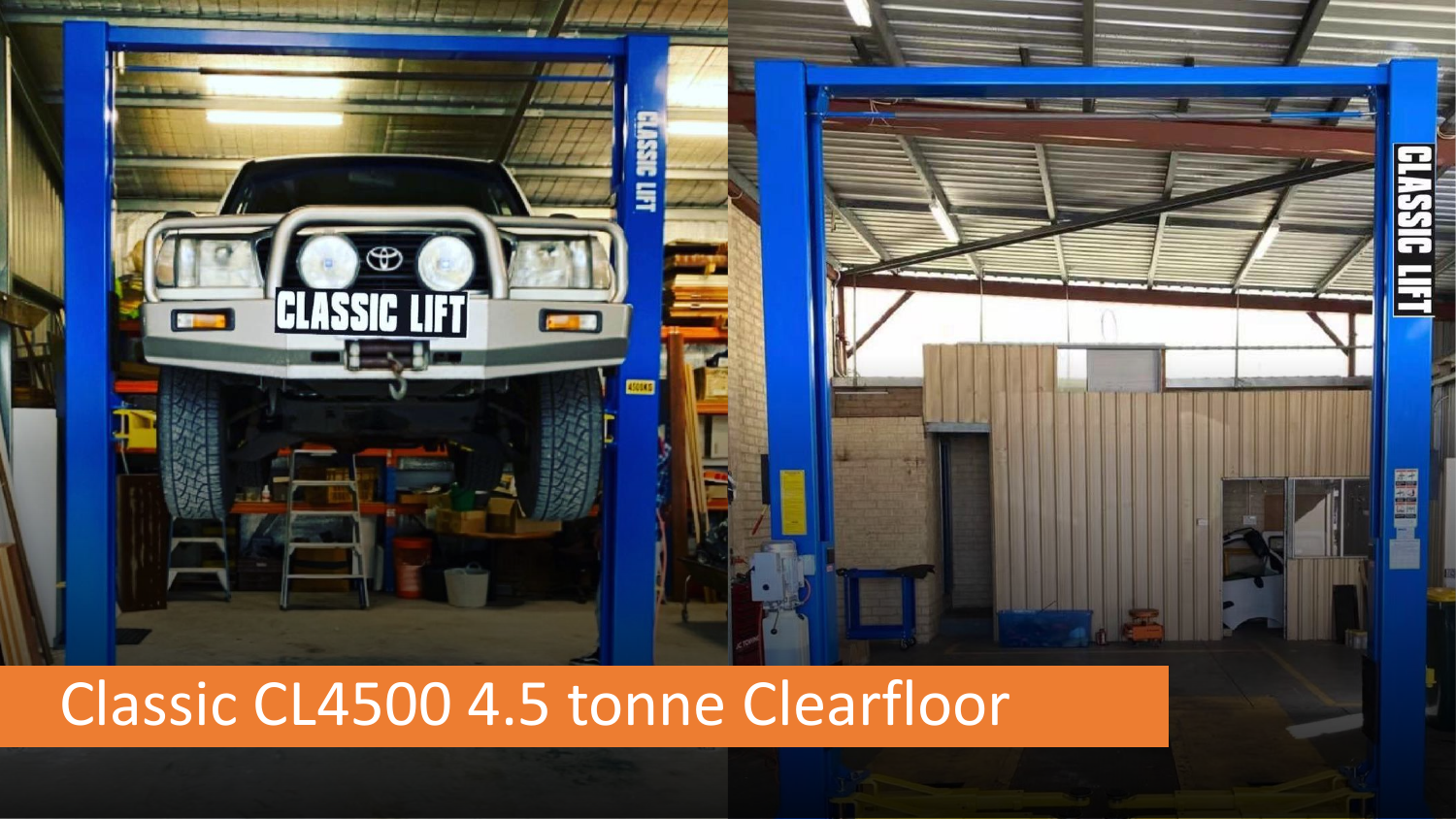## **Classic CL4500**

- The Classic CL4500 is designed with extremely long carriages, direct-drive hydraulic system and expected to be more longevity, more reliable, and less service.
- The Classic CL4500 2 post commercial Clear Floor Hoist is the perfect choice for those who have a large commercial repair Workshop or Home Garage that demands the highest quality at the absolute best price
- The Classic CL4500 is a TRUE 10,000 lb. capacity twopost lift that offers great value to the customer.
- The Classic CL4500 was engineered and manufactured to lift vehicles ranging from Smart Cars to a one-ton diesel dually. Extra lifting height and extra width.

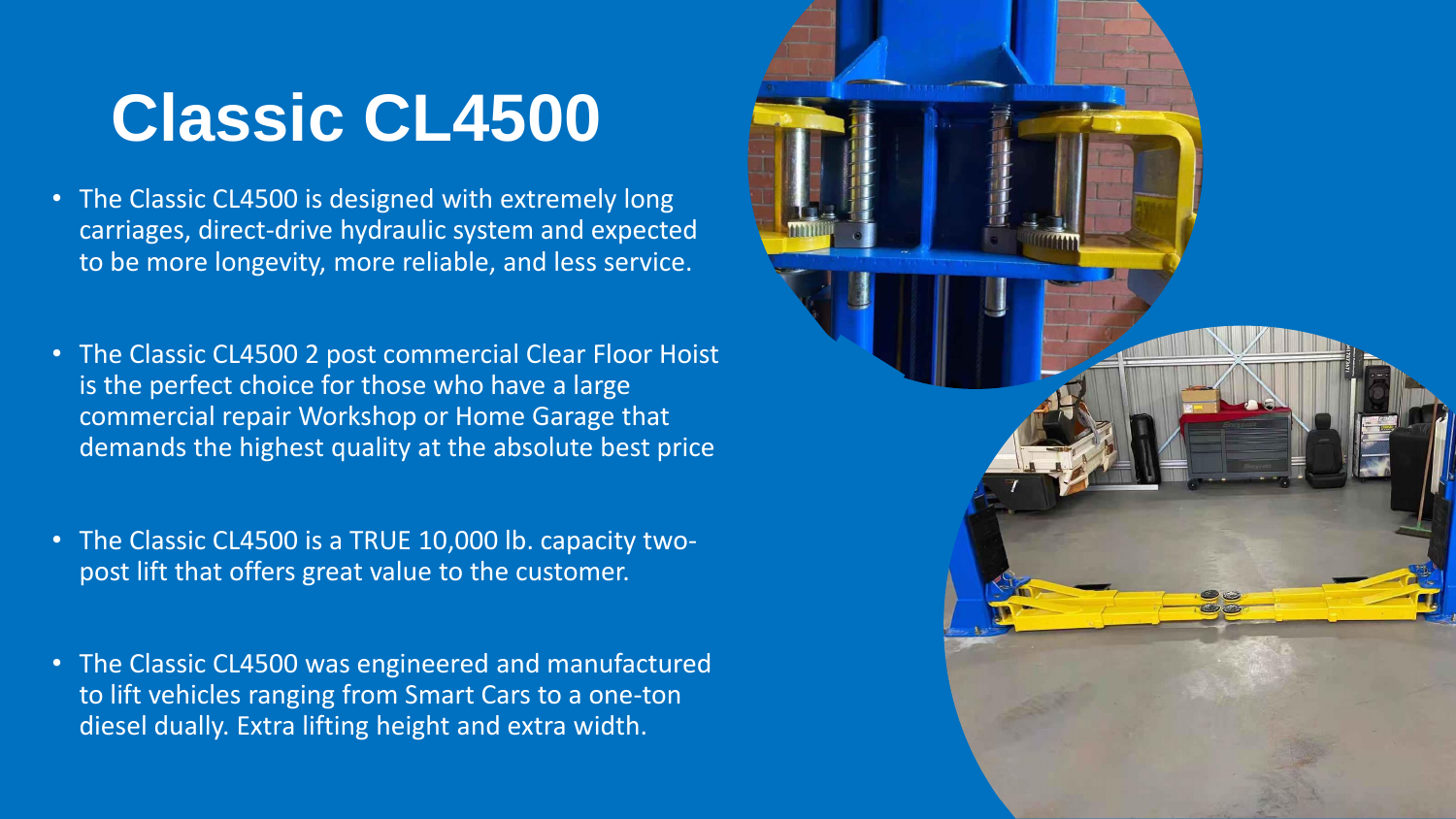

## **Classic CL4500 Special Features**

- 4500kg (10,000 lbs) Capacity.
- Dual hydraulic direct-drive cylinders, designed and made on a high standard, high-quality oil seals.
- Aero cable used for synchronization.
- Self-lubricating UHMW Polyethylene sliders and bronze bush.
- Single-point safety release, and dual safety design.
- Clear floor design, provide unobstructed floor space.
- Adjustable double screw lift pads are included with the Classic CL4500
- Overhead safety shut-off device.
- 4 three-stage arms are suitable for more vehicles.
- Automatic arms restraints.
- Registered with Worksafe